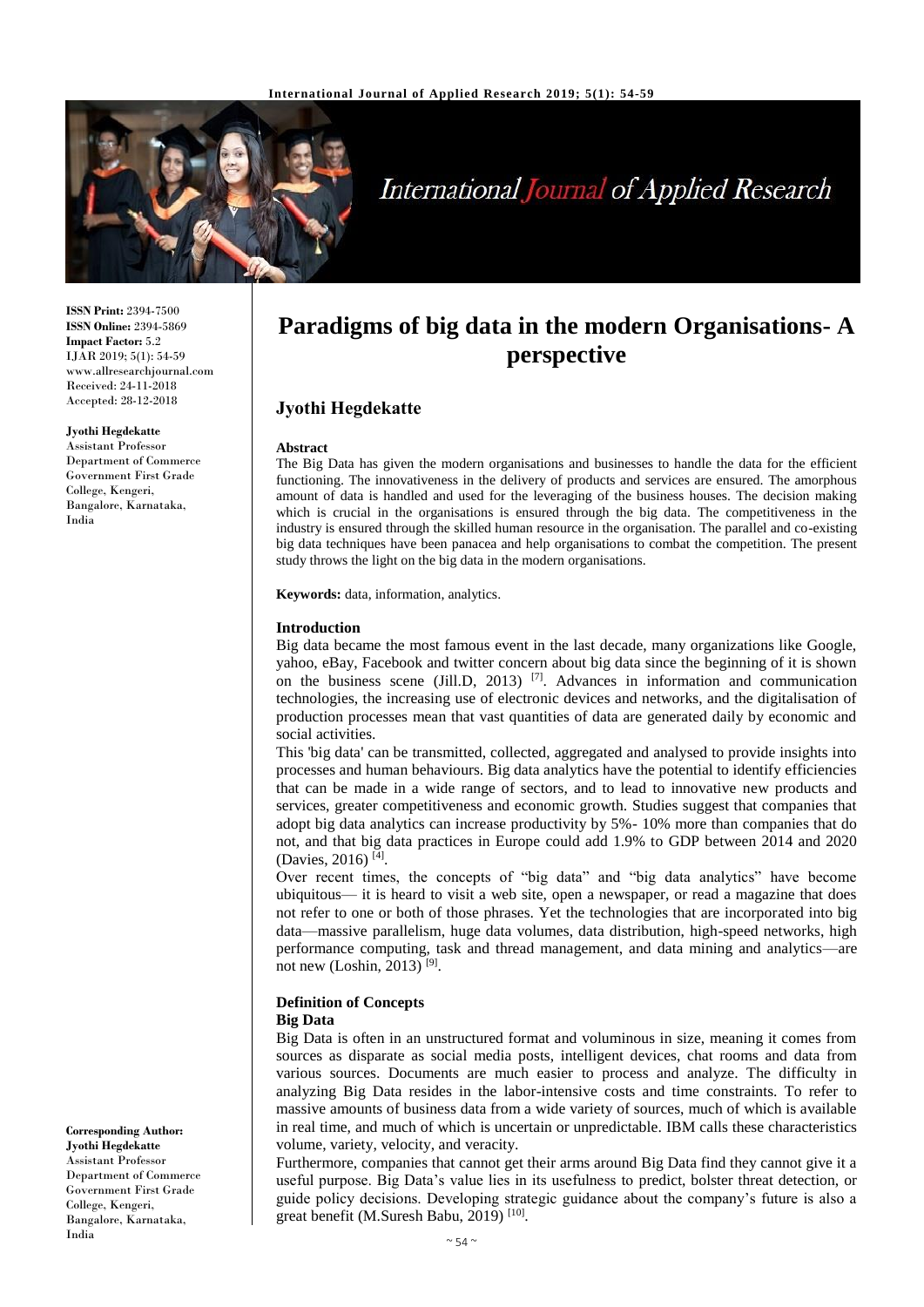"The effective use of big data has the potential to transform economies, delivering a new wave of productivity growth and consumer surplus. Using big data will become a key basis of competition for existing companies, and will create new competitors who are able to attract employees that have the critical skills for a big data world." - McKinsey Global Institute, 2011

## **Database**

A collection of related tables containing records on people, places, or things. In a database table the columns correspond to each individual element of data (called *fields*, or *attributes*), and the rows represent records of related data elements.

## **Data set**

A collection of data (often a single "spread sheet" or data mining table). ◦Examples: Marketing survey responses, a table of historical stock prices, and a collection of measurements of dimensions of a manufactured item.

## **Big Data Analytics− Cleansing Data**

Once the data is collected, we normally have diverse data sources with different characteristics. The most immediate step would be to make these data sources homogeneous and continue to develop our data product. However, it depends on the type of data. We should ask ourselves if it is practical to homogenize the data.

Maybe the data sources are completely different, and the information loss will be large if the sources would be homogenized. In this case, we can think of alternatives. Can one data source help me build a regression model and the other one a classification model? Is it possible to work with the heterogeneity on our advantage rather than just lose information? Taking these decisions are what make analytics interesting and challenging.

In the case of reviews, it is possible to have a language for each data source. Again, we have two choices

## **Homogenization**

It involves translating different languages to the language where we have more data. The quality of translations services is acceptable, but if we would like to translate massive amounts of data with an API, the cost would be significant. There are software tools available for this task, but that would be costly too.

## **Heterogenization**

Would it be possible to develop a solution for each language? As it is simple to detect the language of a corpus, we could develop a recommender for each language. This would involve more work in terms of tuning each recommender according to the amount of languages available but is definitely a viable option if we have a few languages available.

## **The Three Stages of Analytics Adoption**

Three capability levels — Aspirational, Experienced and Transformed — were based on how respondents rated their organization's analytic prowess.

|                               | <b>Aspirational</b>                      | <b>Experienced</b>                       | <b>Transformed</b>                     |
|-------------------------------|------------------------------------------|------------------------------------------|----------------------------------------|
| Motive                        | •Use analytics to justify actions        | •Use analytics to guide actions          | • Use analytics to prescribe actions   |
| Functional<br>proficiency     | •Financial management and budgeting      | •All Aspirational functions              | • All Aspirational and Experienced     |
|                               | •Operations and production               | •Strategy/business development           | functions                              |
|                               | ·Sales and marketing                     | •Customer service                        | •Risk management                       |
|                               |                                          | •Product research/development            | •Customer experience                   |
|                               |                                          |                                          | •Work force planning/allocation        |
|                               |                                          |                                          | •General management                    |
|                               |                                          |                                          | •Brand and market management           |
| <b>Business</b><br>challenges | • Competitive differentiation through    | • Competitive differentiation through    | • Competitive differentiation through  |
|                               | innovation                               | innovation                               | innovation                             |
|                               | •Cost efficiency (primary)               | •Revenue growth (primary)                | •Revenue growth (primary)              |
|                               | •Revenue growth (secondary)              | •Cost efficiency (secondary)             | • Profitability acquiring/retaining    |
|                               |                                          |                                          | customers (targeted focus)             |
| Key<br>obstacles              | • Lack of understanding how to           | • Lack of understanding how to           | • Lack of understanding how to         |
|                               | leverage                                 | leverage                                 | leverage                               |
|                               | analytics for business value             | analytics for business value             | analytics for business value           |
|                               | •Executive sponsorship                   | •Skills within line of business          | • Management bandwidth due to          |
|                               | • Culture does not encourage sharing     | • Ownership of data is unclear or        | competing priorities                   |
|                               | information                              | governance is ineffective                | • Accessibility of the data            |
|                               | · Limited ability to capture, aggregate, | · Moderate ability to capture, aggregate | • Strong ability to capture, aggregate |
| Data<br>management            | analyze or share information and         | and analyze data                         | and                                    |
|                               | insights                                 | • Limited ability to share information   | analyze data                           |
|                               |                                          | and                                      | • Effective at sharing information and |
|                               |                                          | insights                                 | insights                               |
| Analytics<br>in action        | • Rarely use rigorous approaches to      | • Some use of rigorous approaches to     | • Most use rigorous approaches to      |
|                               | make decisions                           | make decisions                           | make                                   |
|                               | • Limited use of insights to guide       | • Growing use of insights to guide       | decisions                              |
|                               | future                                   | future                                   | • Almost all use insights to guide     |
|                               | strategies or day-to-day operations      | strategies, but still limited use of     | future                                 |
|                               |                                          | insights                                 | strategies, and most use insights to   |
|                               |                                          | to guide day-to-day operations           | guide day-to-day operations            |

**Table 1:** The Three Stages of Analytics Adoption

(Source-Steve LaValle, E. L. (2011). Big Data, Analytics and the Path from Insights to Valu. MIT Sloan Management Review, 21-31).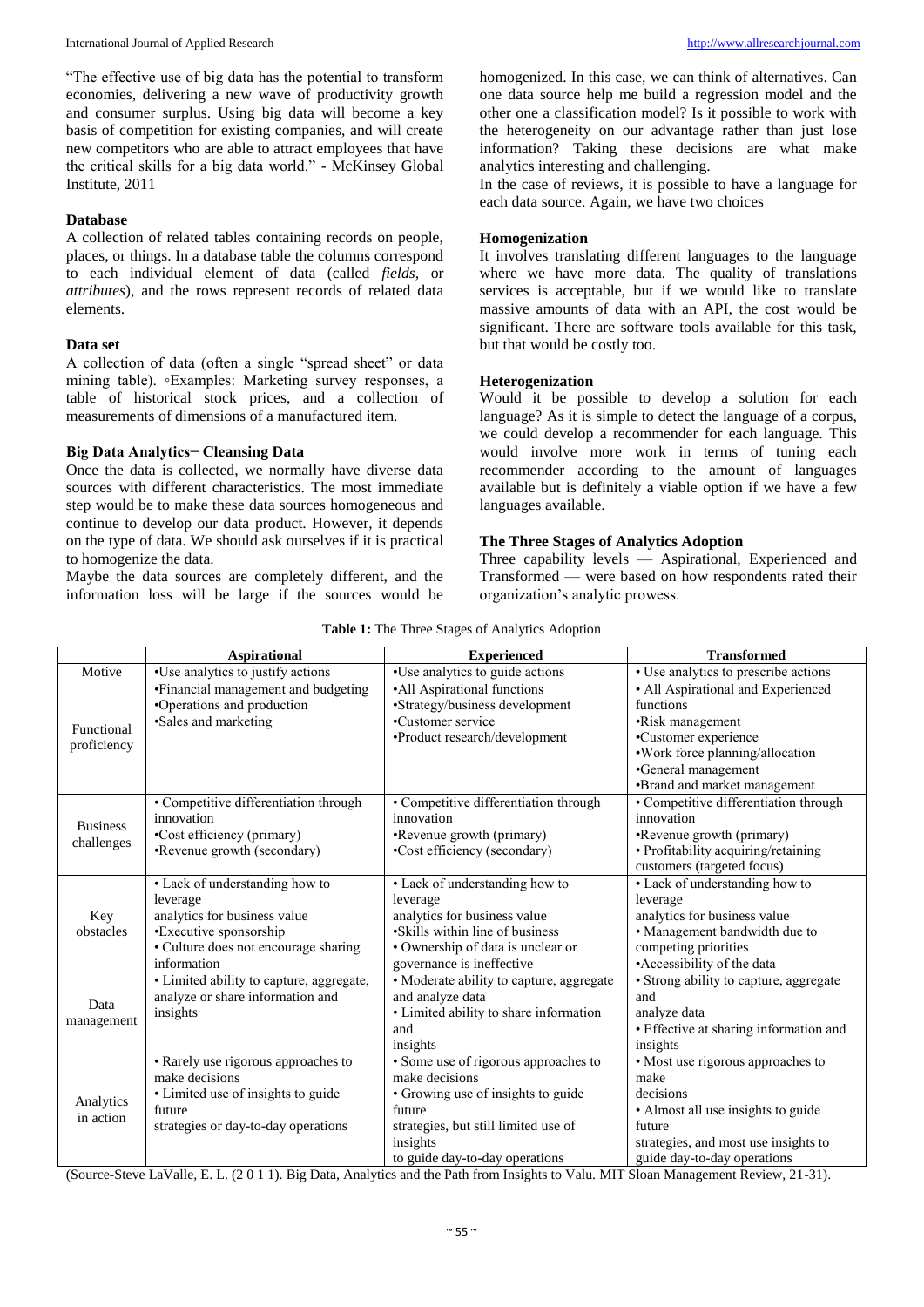#### **Considerations in Big Data**

While the market conditions suggest that there is a lowered barrier to entry for implementing big data solutions, it does not mean that implementing these technologies and business processes is a completely straightforward task. There is a steep learning curve for developing big data applications, especially when going the open source route, which demands an investment in time and resources to ensure the big data analytics and computing platform are ready for production. And while it is easy to test-drive some of these technologies as part of an "evaluation," one might think carefully about some key questions before investing a significant amount of resources and effort in scaling that learning curve, such as

#### **Feasibility**

Is the enterprise aligned in a way that allows for new and emerging technologies to be brought into the organization, tested out, and vetted without overbearing bureaucracy? If not, what steps can be taken to create an environment that is suited to the introduction and assessment of innovative technologies?

#### **Reasonability**

When evaluating the feasibility of adopting big data technologies, have you considered whether your organization faces business challenges whose resource requirements exceed the capability of the existing or planned environment? If not currently, do you anticipate that the environment will change in the near-, mediumor

long-term to be more data-centric and require augmentation of the resources necessary for analysis and reporting?

## **Value**

Is there an expectation that the resulting quantifiable value that can be enabled as a result of big data warrants the resource and effort investment in development and productionalization of the technology? How would you define clear measures of value and methods for measurement?

#### **Integrability**

Are there any constraints or impediments within the organization from a technical, social, or political (i.e., policy-oriented) perspective that would prevent the big data technologies from being fully integrated as part of the operational architecture? What steps need to be taken to evaluate the means by which big data can be integrated as part of the enterprise?

#### **Sustainability**

While the barrier to entry may be low, the costs associated with maintenance, configuration, skills maintenance, and adjustments to the level of agility in development may not be sustainablewithin the organization. How would you plan to fund continued management and maintenance of a big data environment? In Chapter 2, we will begin to scope out the criteria for answering these questions as we explore the types of business problems that are suited to a big data solution (Loshin, 2013)<sup>[9]</sup>.

**Table 2:** Examples of Applications Suited to Big Data Analytics

| <b>Application</b>            | <b>Characteristic</b>  | <b>Sample Data Sources</b>                              |  |
|-------------------------------|------------------------|---------------------------------------------------------|--|
|                               | Data throttling        | Sensor data from smart meters and network<br>components |  |
| Energy network monitoring and | Computation throttling |                                                         |  |
| optimization                  | Large data volumes     |                                                         |  |
|                               | Data throttling        | Point-of-sale data                                      |  |
|                               | Computation throttling | Customer profiles                                       |  |
| Credit fraud detection        | Large data volumes     | <b>Transaction histories</b>                            |  |
|                               | Parallelization        | Predictive models                                       |  |
|                               | Data variety           |                                                         |  |
| Data profiling                | Large data volumes     | Sources selected for downstream                         |  |
|                               | Parallelization        | repurposing                                             |  |
|                               | Data throttling        | Customer profiles                                       |  |
| Clustering and customer       | Computation throttling | <b>Transaction histories</b>                            |  |
| segmentation                  | Large data volumes     | <b>Enhancement datasets</b>                             |  |
|                               | Parallelization        |                                                         |  |
|                               | Data variety           |                                                         |  |
|                               | Data throttling        | Customer profiles                                       |  |
|                               | Computation throttling | <b>Transaction histories</b>                            |  |
| Recommendation engines        | Large data volumes     | <b>Enhancement</b> datasets                             |  |
|                               | Parallelization        | Social network data                                     |  |
|                               | Data variety           |                                                         |  |
|                               | Data throttling        | Point-of-sale data                                      |  |
| Price modeling                | Computation throttling | Customer profiles                                       |  |
|                               | Large data volumes     | <b>Transaction histories</b>                            |  |
|                               | Parallelization        | Predictive models                                       |  |

(Source- Loshin, D. (2013). Big Data Analytics. 1-120)

## **Review of Literature**

M.Suresh Babu (2019) [10] Business intelligence and analytics has emerged as an important area to generate new applications by decision makers thereby assessing the impact of data-related issues in business enterprises. This is a rapid multibillion-dollar across the globe opportunity and

is expanding rapidly. Research on Business Intelligence provides an umbrella activity to identify the applications in upcoming research areas of Business Intelligence and Analytics. (M.Suresh Babu, 2019)<sup>[10]</sup>.

Hiba Alsghaier (2017)<sup>[6]</sup> Organization realize operational processes benefits by cost reduction, best operations plan,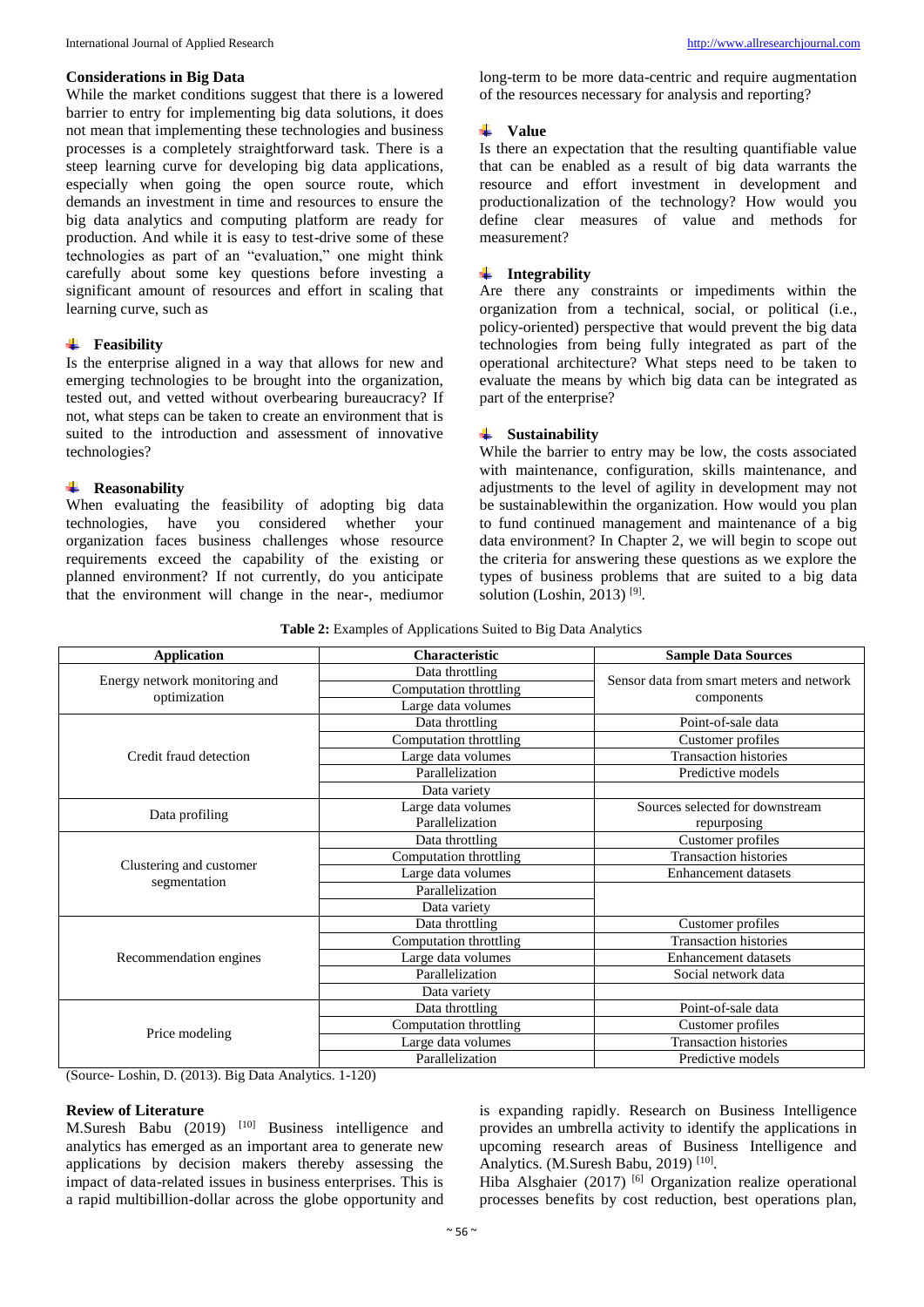lower inventory levels, best organizational labor force and eliminate wasteful resources, also they influence improvements in operations efficiency. An organization big data analytics capabilities (like data resourcing, accessing, integrating, and delivering) and organizational factors (like big data analytics strategy) could speed up of efficient exploitation of big data analytics in processes and operations (Hiba Alsghaier, 2017) [6]

D. P. Acharjya and Kauser Ahmed P (2016)<sup>[1]</sup> explore the potential impact of big data challenges, open research issues, and various tools associated with it. As a result, this article provides a platform to explore big data at numerous stages. Additionally, it opens a new horizon for researchers to develop the solution, based on the challenges and open research issues. A huge repository of terabytes of data is generated each day from modern information systems and digital technologies such as Internet of Things and cloud computing. Analysis of these massive data requires a lot of efforts at multiple levels to extract knowledge for decision making. Therefore, big data analysis is a current area of research and development D. P. Acharjya and Kauser Ahmed P (2016)<sup>[1]</sup>.

Davenport  $(2014)$  <sup>[3]</sup> Google, eBay and LinkedIn were among the first to experiment with big data. They developed proof of concept and small-scale projects to learn if their analytical models could be improved with new data sources. In many cases, the results of these experiments were positive. Today, big data analytics is no longer just an experimental tool. Many companies have begun to achieve real results with the approach, and are expanding their efforts to encompass more data and models. (Davenport, 2014) [3] .

Xin James He  $(2014)$ <sup>[2]</sup> investigates the current status of big data business analytics and critical skills necessary to create business value. Business analytics refers to the skills, technologies, applications and practices for continuous iterative exploration and investigation of past business performance to provide actionable insights. Business analytics focuses on developing new insights and understanding of business performance based on data and statistical methods. Big data is used to characterize data sets that are large, diverse and rapidly-changing, as seen by ever increasing numbers of organizations. Big data require database management systems with capabilities beyond those seen in standard SQL-based systems Xin James He  $(2014)^{[2]}$ .

Hagiu aims to discuss aspects regarding the Big Data concept, the principles to build, organize and analyse huge datasets in the business environment, offering a three layer architecture, based on actual software solutions. The economic impact of the sheer amount of data produced in a last two years has increased rapidly. It is necessary to aggregate all types of data (structured and unstructured) in order to improve current transactions, to develop new business models, to provide a real image of the supply and demand and thereby, generate market advantages. So, the companies that turn to Big Data have a competitive advantage over other firms. Looking from the perspective of IT organizations, they must accommodate the storage and processing Big Data, and provide analysis tools that are easily integrated into business processes. (Hagiu)

#### **Business analytics value chain**

Rather than focusing on a single stage of the analytics value chain shown in Figure 1-2, this book takes a holistic view on the entire value chain (or value "ring" in this case) for continuous value creation. The focus is on the final business outcomes and their continued improvements using scientific test-and-learn methodology. To achieve sustainable wins over time, it is important that the process be run in a continuous fashion. Here's a brief description of the five major components:



(Source-Lin, N. (2015). Applied Business Analytics. Integrating Business Process, Big Data, and Advanced Analytics).

Fig 1: Analytics business value chain

## **Start with business questions**

All BA processes must start with a valid and high-value business question or idea. Even when the team is making a decision regarding IT, data, and analytics models, and executions, it should not be made in isolation and apart from the business considerations. Even though the original business premise might sometimes need to be modified, it should always focus on business outcomes.

#### **Conduct data audit and augmentation**

While the business objective is being set, a quick data audit can help determine whether the business has the right data to accomplish the objective. If not, additional data has to be acquired or derived to augment the existing data. Sometimes the costs of data augmentation can be too prohibitive in the beginning, and a scaled back business objective can be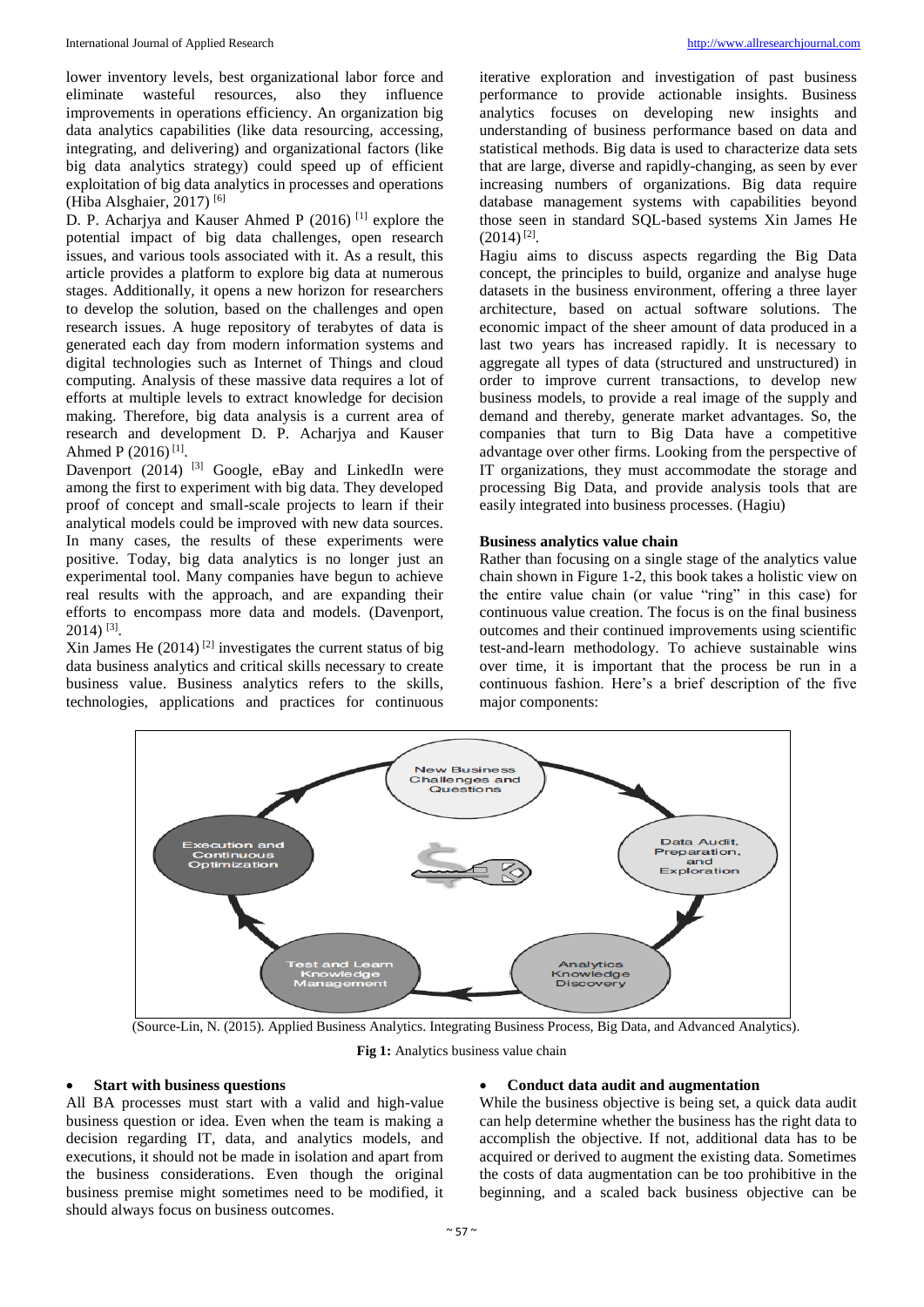created first to validate the idea and value before undertaking a full-scale project.

## **Extract knowledge**

The main goal of the analytics exercises, including simple business intelligence (BI) analysis and advanced analytics modeling, is to extract useful business insights, patterns, and knowledge from the data. This is usually an iterative process. By answering the initial question, a good analytics team often generates several more questions. For example, when you see a group of customers exhibit a certain behavior, your next questions may be these: Who are they? Are they high-value customers? How long has this been the case? Is this a recent phenomenon? By peeling the onion and answering the sequence of questions, you can reach the core of the problem and uncover something that may thus far be hidden and unknown.

## **Test insights and hypotheses and knowledge management**

Once an insight on the predictors' impacts on the business outcomes is obtained, it needs to be tested for causal effects. To do this, the scientific testing protocol known as the design of experiments (DOE) should be used with suitable control groups. No insights should be taken at face value, no matter how intuitive or elegant they are. Once validated, the insights and effects must be saved in a knowledge management system for sharing and reuse.

#### **Execution and optimization**

Analytics insights must also take into account how they are to be implemented. The lever settings and their respective effects can be used to help optimize the analytics efforts  $(Lin, 2015)$ <sup>[8]</sup>.

## **Importantce of Big Data Analytics<sup>1</sup>**

Big data analytics helps organizations harness their data and use it to identify new opportunities. That, in turn, leads to smarter business moves, more efficient operations, higher profits and happier customers. In his report *Big Data in Big Companies*, IIA Director of Research Tom Davenport interviewed more than 50 businesses to understand how they used big data. He found they got value in the following ways:

#### **1. Cost reduction**

Big data technologies such as Hadoop and cloud-based analytics bring significant cost advantages when it comes to storing large amounts of data – plus they can identify more efficient ways of doing business.

#### **2. Faster, better decision making**

With the speed of Hadoop and in-memory analytics, combined with the ability to analyze new sources of data, businesses are able to analyze information immediately – and make decisions based on what they've learned.

## **3. New products and services**

 $\overline{a}$ 

With the ability to gauge customer needs and satisfaction through analytics comes the power to give customers what

they want. Davenport points out that with big data analytics, more companies are creating new products to meet customers' needs.

## **Big Data in Business Environment**

Business environment is interested in collecting information from unconventional data sources, in order to analyse and extract meaningful insight from this maze of data, be it security related or simply behavioural patterns of consumers. We will specify several ways by means of which the companies using Big Data could improve their business (Totty.M, 2013)<sup>[13]</sup>.

- 1. Great software companies, like Google, Facebook and Amazon, showed their interest in processing Big Data in the Cloud environment many years ago. They are collecting huge amounts of information; analyze traditional measures like sales using comments on social media Sites and location information from mobile devices. This information is useful to figure out how improve their products, cut costs and keep customers coming back.
- 2. Product development for online companies Big Data could help to capture customer preferences and use the information in designing new products. For example, Zynga Inc., the game maker, uses the collected data for customer service, quality assurance and designing the features for the next generation of games. Also, Ford Motor Co. designed a common set of components that would be on Ford cars and trucks by using algorithms that summarize more than 10,000 relevant comments.
- 3. Human resources some companies are using Big Data to better handle the health care of their employees. For example, Caesars Entertainment Corp. analyzes healthinsurance data for its 65,000 employees and their family members, finding information about how employees use medical services, the number of emergency-room visits and whether they choose a generic or brand-name drug.
- 4. Marketing is the enterprise department made to understand the customers and their choices. Using Big Data analytics the information is better filtered and the forecasts are more accurate. An important company, InterContinental Hotels Group PLC has gathered details about the 71 million members of its Priority Club program, such as income levels and whether they prefer family-style or business-traveler accommodations.
- 5. Manufacturing companies, as well as retailers begin to monitor Facebook and Twitter and analyse those data from different angles, e.g. customer satisfaction. Retailers are also collecting large amounts of data by storing log files and combine that growing number of information with other data sources such as sales data in order to forecast customer behaviour (Hagiu).

## **Challenges in Big Data Analytics**

Recent years big data has been accumulated in several domains like health care, public administration, retail, biochemistry, and other interdisciplinary scientific researches. Web-based applications encounter big data frequently, such as social computing, internet text and documents, and internet search indexing. Social computing includes social network analysis, online communities, recommender systems, reputation systems, and prediction

<sup>1</sup> https://www.sas.com/en\_in/insights/analytics/big-dataanalytics.html